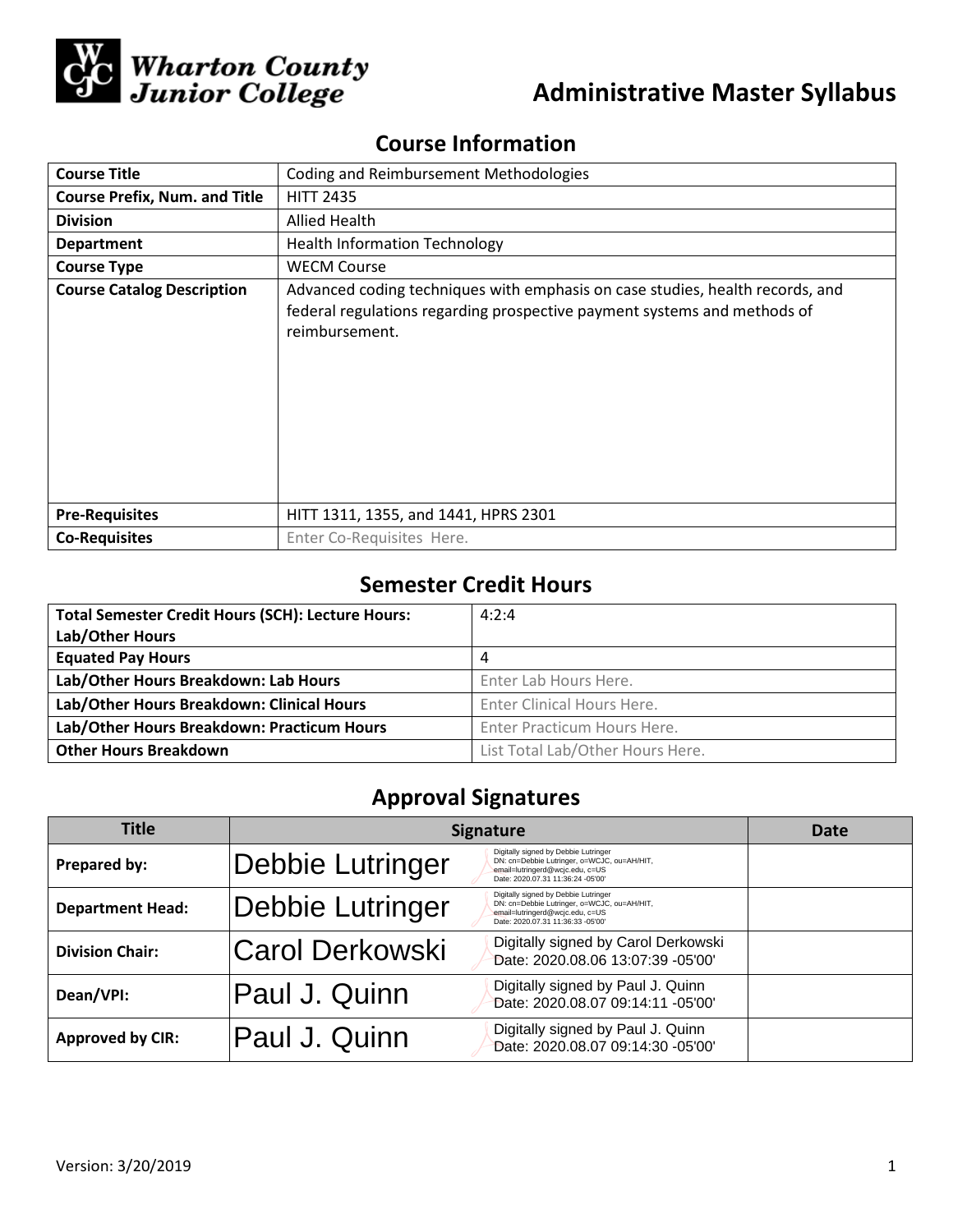## **Additional Course Information**

**Topical Outline:** Each offering of this course must include the following topics (be sure to include information regarding lab, practicum, and clinical or other non-lecture instruction).

- A. Reimbursement and Insurance Basics
	- 1. Understanding Insurance Basics
	- 2. Reimbursement Terminology
	- 3. Types of Insurance and Third-Party Payers
- B. Prospective Payment Systems
	- 1. Background
	- 2. Reasons for a Prospective Payment System
	- 3. Acute Care Hospitals
		- a. Inpatient Prospective Payment System (IPPS)
		- b. Diagnosis Related Groups (DRGs)
	- 4. Skilled Nursing Facilities
		- a. Skilled Nursing Facility Prospective Payment System (SNF PPS)
		- b. Resource Utilization Groups (RUGs)
	- 5. Home Health Agencies
		- a. Home Health Prospective Payment System (HH PPS)
		- b. Home Health Resource Groups (HHRGs)
	- 6. Hospital Outpatient Services
		- a. Outpatient Prospective Payment System (OPPS)
		- b. Ambulatory Patient Classification System (APCs)
	- 7. Inpatient Rehabilitation Facilities (IRFs)
		- a. Inpatient Rehabilitation Facility Prospective Payment System (IRF PPS)
		- b. Case Mix Groups
	- 8. Long-Term Care Hospitals
		- a. Long-Term Care Prospective Payment System (LTC PPS)
		- b. Long-Term Care Diagnosis Related Groups (LTC DRGs)
	- 9. Physicians/other Outpatient Services
		- a. Medicare Fee Schedule (MFS)
		- b. Resource-Based Relative Value System (RBRVS)
	- 10. Clinical Laboratory Fee Schedule
	- 11. Durable Medical Equipment, Prosthetics/Orthotics & Supplies (DMEPOS)
	- 12. Ambulatory Surgery Centers (ASCs)
	- 13. Ambulance Fee Schedule
- C. Current Procedural Terminology (CPT)
	- 1. Introduction to Clinical Coding
	- 2. Application of the CPT System
		- a. Section Numbers and Their Sequences b. Instructions for Use of the CPT Codebook
	- 3. Modifiers
	- 4. Surgery
		- a. Integumentary System
		- b. Musculoskeletal System
		- c. Respiratory System
		- d. Cardiovascular System
		- e. Hemic and Lymphatic System
		- f. Mediastinum and Diaphragm
		- g. Digestive System
		- h. Urinary System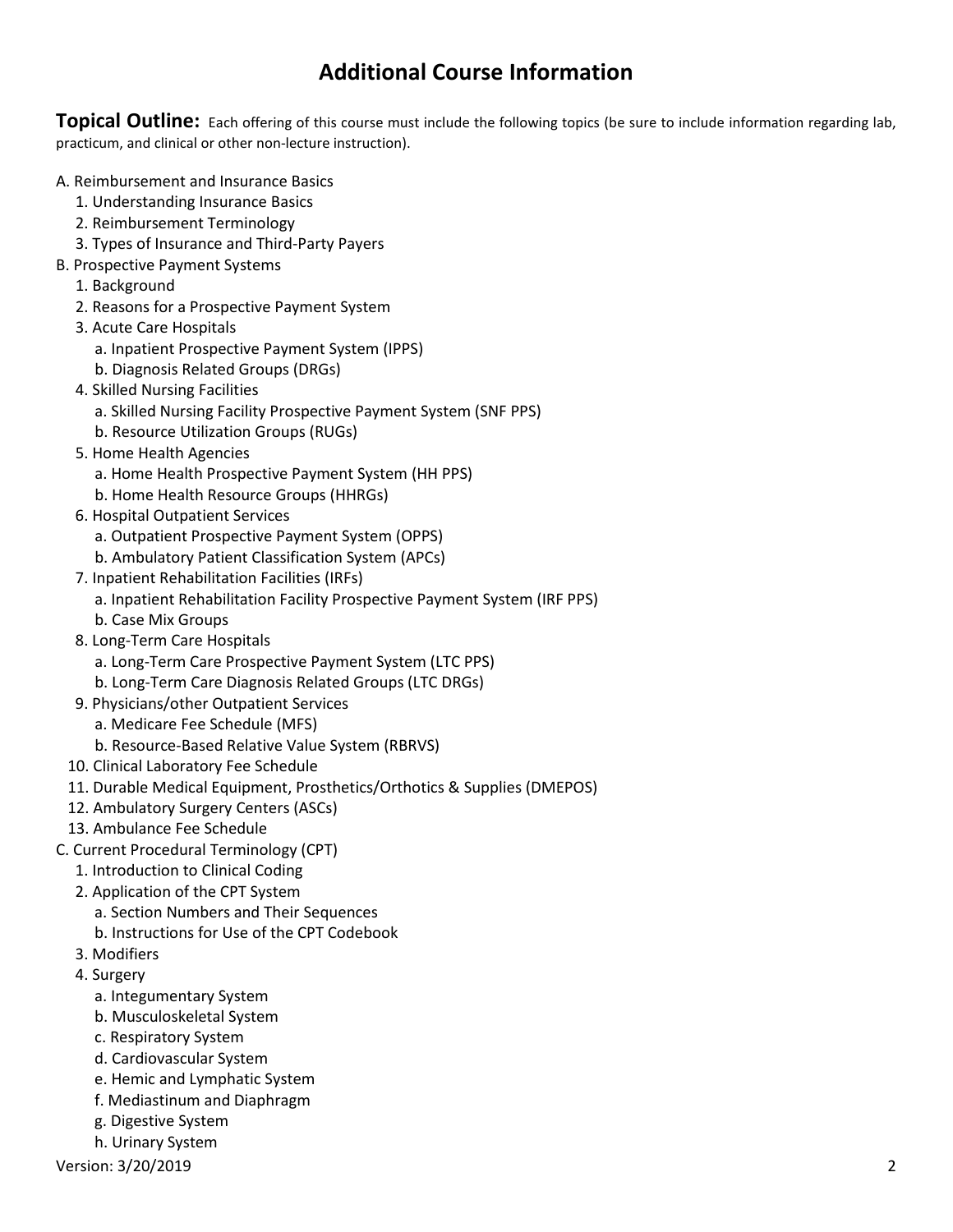- i. Male Genital System
- j. Female Genital System
- k. Maternity Care and Delivery
- l. Endocrine System
- m. Nervous System
- n. Eye and Ocular Adnexa
- o. Auditory System
- 5. Radiology
- 6. Pathology and Laboratory
- 7. Evaluation and Management Section
	- a. Medicare's Documentation Guidelines-various versions
	- b. Selection of appropriate code
- 8. Medicine Section
- 9. Anesthesia Section
	- a. Modifiers
	- b. Qualifying codes
- D. HCPCS Levels II (Health Care Procedural Coding System) Structure of Level II HCPCS codes Modifiers
- E. Reimbursement in the Ambulatory Setting Medicare Outpatient Code Editor Quality Controls
- F. Charge Description Master (CDM) Components of the CDM Use of Revenue Codes Importance of CDM and coding for proper reimbursement Updating the CDM

### **Course Learning Outcomes:**

#### **Learning Outcomes – Upon successful completion of this course, students will:**

Sequence codes according to established guidelines and standards.

Apply reimbursement methodologies.

#### **Methods of Assessment:**

Written tests and workbook activities.

Written tests.

### **Required text(s), optional text(s) and/or materials to be supplied by the student:**

Current Procedural Terminology, Chicago, IL : American Medical Association, Current Year.

Bowie, Mary Jo, Understanding Current Procedural Terminology and HCPCS Coding Systems, 7<sup>th</sup> Edition, Boston, MA: Cengage Learning, 2021.

Access to a computer with a webcam and microphone, a reliable internet connection, and access to the WCJC Blackboard website.

### **Suggested Course Maximum:**

20

## **List any specific or physical requirements beyond a typical classroom required to teach the course.**

Access to technology appropriate for [www.courses.](http://www.courses/)

**Course Requirements/Grading System:** Describe any course specific requirements such as research papers or reading assignments and the generalized grading format for the course.